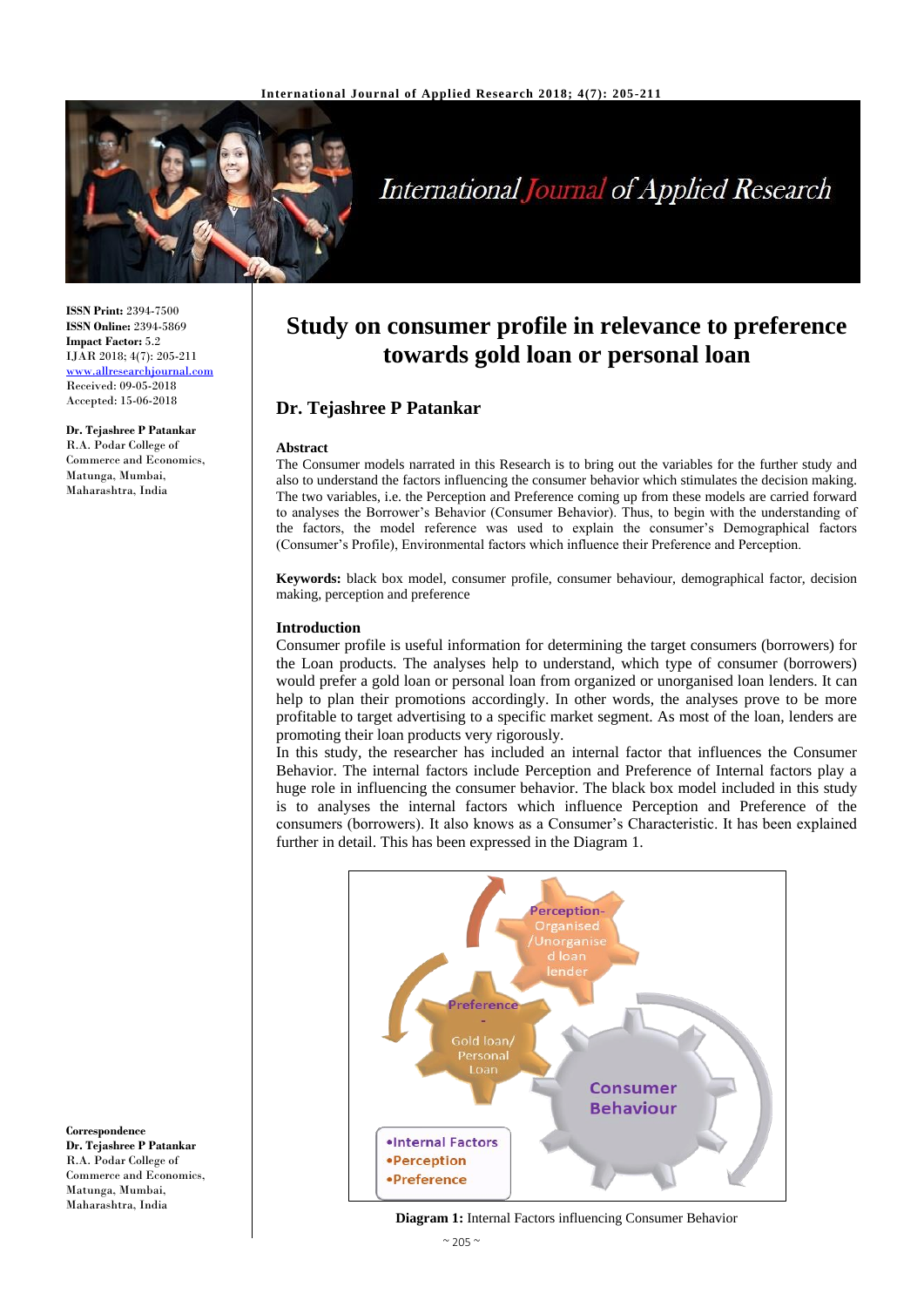In the above diagram 1 the variable Preference and Perception has been incorporated to understand the internal factors which influence consumer behavior towards Gold Loan and Personal Loan.

#### **Conceptual Explanation in relevance to the study (a) The term***'* **Perception***'* **in this study**

The word 'Perception 'in the study is used to analyses the Borrower's Perception about the Organized Loan Lender or Unorganised Loan Lender, therefore the word 'Perception' has been defined as the process by which an individual select, organizes and interprets information inputs to create a meaningful picture of the world bombarded with information every day [1]. The term 'Perception' expressed in diagram 2.



**Diagram 2:** 'Perception'

The word 'Perception 'used in the diagram 2 used to show the Borrower's Perception about the Organized Loan Lender or Unorganised Loan Lender. Perception is the process of selecting, organizing and interpreting information inputs to produce meaning. We chose what information that we pay attention to, organize it and interpret it. Information inputs are the sensations received through sight, taste, hearing, and smell and touch.

**Selective Exposure:** Select inputs to be exposed to our awareness. More likely if it is linked to an event, satisfies current needs, intensity of input changes (sharp price drop).

**Selective Distortion:** Changing twisting current received information, inconsistent with beliefs. For example, to understand terms 'Perception' Advertisers that use comparative advertisements (pitching one product against another), have to be very careful that consumers do not distort the facts and perceive that the advertisement was for the competitor. A current example of MCI and AT&T that, do we ever get confused? Selective Retention-Remember inputs that support beliefs, forgets those that don't. The average supermarket shopper is exposed to 11,000 products in a shopping visit lasting 30 minutes-60% of purchases are unplanned Interpreting information is based on what is already familiar, on knowledge that is stored in the memory.

### **(b) The term** *'***Preference***'* **for this study**

Preference refers to the choice to select any one from the available. The preference also refers to like and taste. One prefers to choose a particular product due to availability and choices. It is a process of comparing one from the other and selecting best out of it. Best means, its whole utility for one's own. The best choice gives mental and physical satisfaction<sup>[2]</sup>. The term 'Preference' here in this study expressed in diagram 3.



**Diagram 3: '**Preference'

The Diagram 3 shows the Preference between Gold loan and Personal Loan. The researcher after literature reviewed on consumer behavior models was encouraged to express this study further with Black Box Model, which enables to explain the consumer profile more simple and easy way.

Both term' Preference' and 'Perception' has been explained above and also the Perception and Preference has been studied through field survey through proper 'Perception Scale' and 'Preference scale'. The detail of this Scale has been included in chapter No.1, on page no. 20-22.

## **Black box model of consumer behavior**

The black box model shows the interaction of stimuli, consumer characteristics, and decision process and consumer responses. It can be distinguished between interpersonal stimuli (between people) or interpersonal stimuli (within people). The black box model is related to the black box theory of behaviorism, where the focus is not set on the processes inside a consumer, but the relation between the stimuli and the response of the consumer. The marketing stimuli are planned and processed by the companies, whereas the environmental stimulus is given by social factors, based on the economic, political and cultural circumstances of a society. The buyer's black box contains the buyer characteristics and the decision process, which determines the buyer's response.

 $\overline{\phantom{a}}$ <sup>1</sup>Hawkins *et al*, (2011:284); Kotler (2000:113) and Shimp, (1991:122).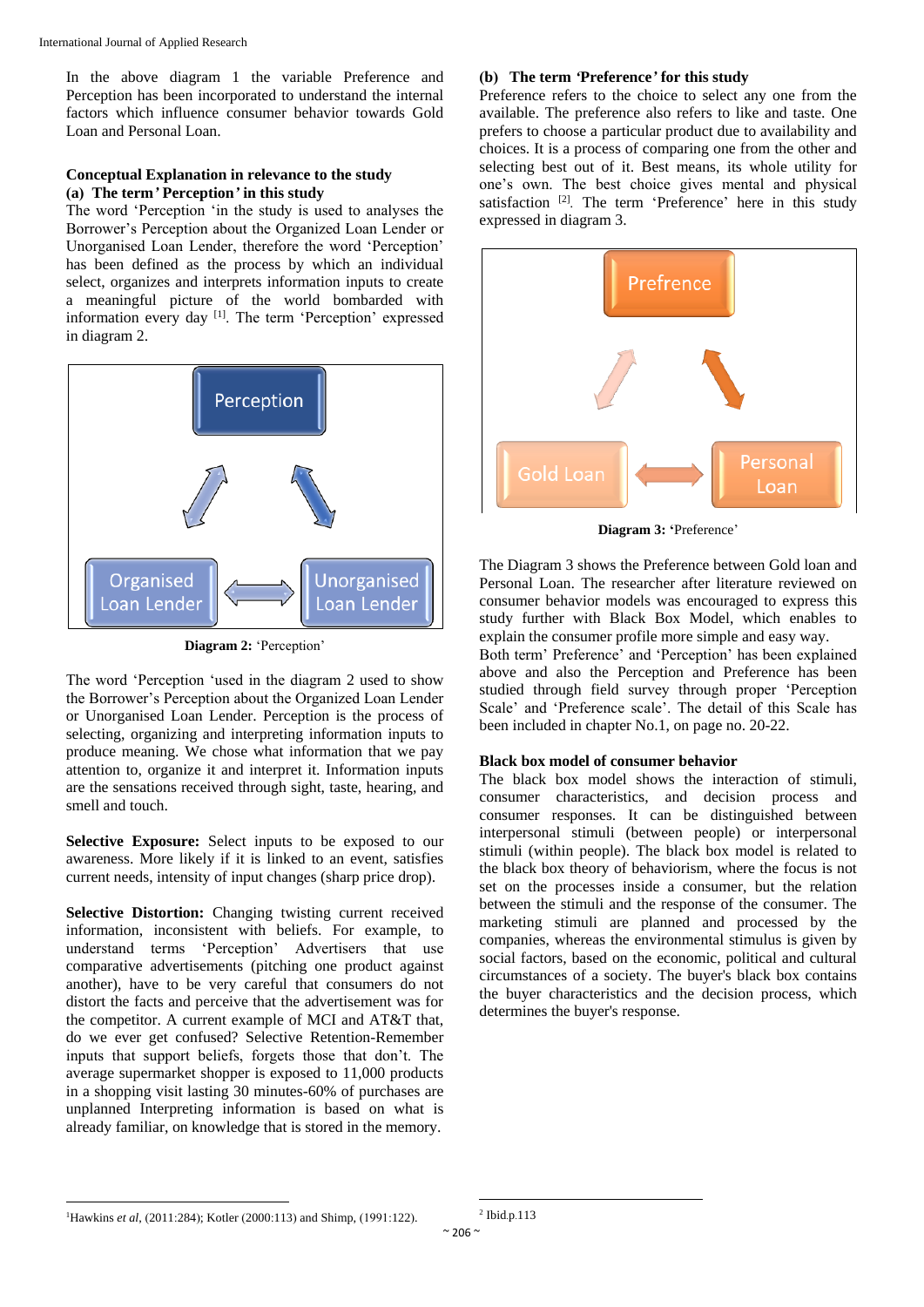| <b>Environmental factors</b>                   |                                                                            | <b>Buver's black box</b>                          |                                                                                                                                                                                            |                         |
|------------------------------------------------|----------------------------------------------------------------------------|---------------------------------------------------|--------------------------------------------------------------------------------------------------------------------------------------------------------------------------------------------|-------------------------|
|                                                | <b>Marketing Stimuli Environmental Stimuli Buver Characteristics</b>       |                                                   | <b>Decision Process</b>                                                                                                                                                                    | <b>Buyer's response</b> |
| <b>Product Price</b><br><b>Place Promotion</b> | Economic Technological<br><b>Political Cultural</b><br>Demographic Natural | Perceptions<br>Personality Lifestyle<br>Knowledge | Attitudes Motivation   Problem recognition Information search   Product choice Brand choice<br>Alternative evaluation Purchase decision Dealer's choice Purchase<br>post-purchase behavior | timing Purchase amount  |

**Table 1:** Actual Black Box Model

The black box model considers the borrower's response as a result of a Conscious, Rational decision process, in which it is assumed that the buyer has recognized the problem. However, in reality, many decisions are not made in awareness of a determined problem with the consumer.

# **(1) Modified Black Box Model to represent the Gold Loan and Personal Loan Consumer Preference***.*

The researcher has incorporated the dependent and independent variables in the Black Box model for the further study*.*

|  |  | <b>Table 2:</b> Modified Black Box Model to represent the Gold Loan and Personal Loan Consumer Preference. |  |  |  |
|--|--|------------------------------------------------------------------------------------------------------------|--|--|--|
|  |  |                                                                                                            |  |  |  |

|                                                            | <b>Environmental factors</b> | <b>Buver's black box</b>     |                                   |                                                          |
|------------------------------------------------------------|------------------------------|------------------------------|-----------------------------------|----------------------------------------------------------|
| <b>Marketing Stimuli</b>                                   | <b>Environmental Stimuli</b> | <b>Buyer Characteristics</b> | <b>Decision Process</b>           | <b>Buyer's response</b>                                  |
| Product – Gold Loan /                                      |                              | Preference                   | Problem recognition               | Product choice – Loans                                   |
| Personal Loan<br>Demography-Age,<br>Price-Rate of Interest |                              | Perceptions<br>Ш.            |                                   | Information search Brand choice – Gold Loan / Personal   |
|                                                            | Education, Occupation        |                              |                                   | Alternative evaluation Loan Dealer's choice-Organised or |
| Place - Mumbai                                             | Income                       |                              | Purchase decision                 | Unorganise Purchase timing- In                           |
| Promotion-IMC                                              |                              | post-purchase                | Need Purchase amount- in Lakhs or |                                                          |
|                                                            |                              |                              | behavior                          | more.                                                    |

**Consumer***'***S Profile in This Study and Inferences with Graphical Presentation:** The above Black Box model expresses the environmental stimuli, i.e. Demography factors*.* The demography factors in the other term are *'*Consumer*'*s Profile*'.* The consumer profile parameters include*:*

Age

**Education** 

- Income
- Occupation



**Diagram 4:** From the Black Box Model

The above diagram expresses the consumer profile that is considered to be the respondent profile in this research*.* To get the authentic prospective borrowers for the study, the researcher studied the profile to categorize the borrowers for their further preference study*.* The field –survey by structured questionnaire was conducted which includes Age, Education, Income, Occupation to identify Borrower*'*s Profile (Consumer's profile)*.* The details of respondent*'*profile on the basis of field survey have been explained further*.*

## **(a)** *'***Age***'*

In order to identify the Respondent's Age, the age range was scaled between Ages a) 25-35, b) 36-45, c) 46-55, d) above

55 in the questionnaire for the survey to collect data. The survey analysis as follows:

|  |  |  | Table 3: Age of the Respondents |
|--|--|--|---------------------------------|
|--|--|--|---------------------------------|

| Age       | <b>No. of Respondents</b> | Percent |
|-----------|---------------------------|---------|
| $25 - 35$ | 118                       | 24.08   |
| 36-45     | 319                       | 51.29   |
| 46-55     | 135                       | 18.26   |
| above 55  |                           | 6.31    |
| Total     |                           |         |

(Compiled from the field**-**survey)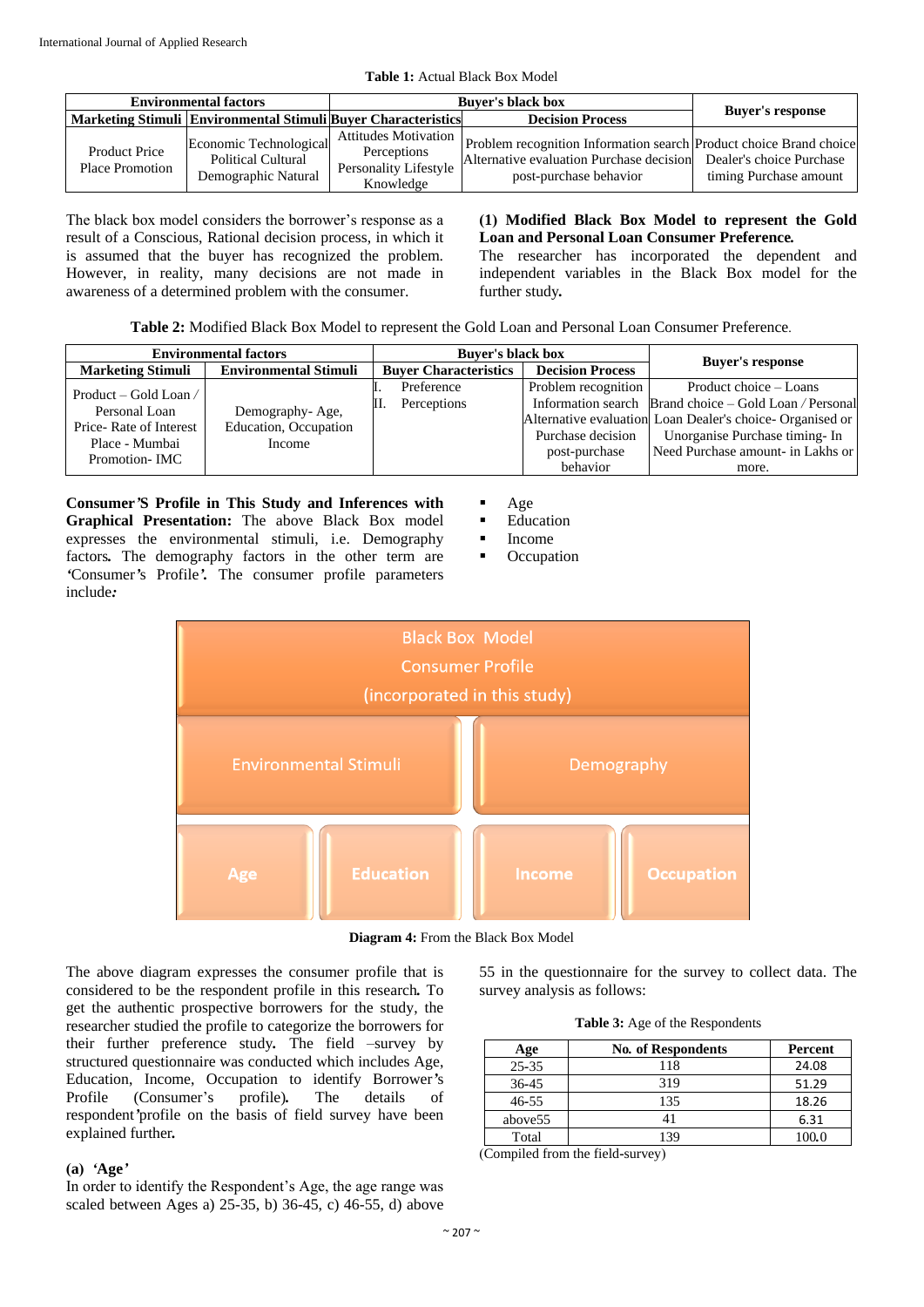

**Chart 1:** Age of the Respondents

The table 1 and Chart 1 indicates the Age of the Respondents of the Study. The total respondents were 139. Out of total sampling, i.e., 139, the age scale is as follows:

- a) 25-35, the populous is 118; this disclosed that the ages in the range of 25-35 are high which 24.08 percent of the total population.
- b) Age 36-45, the populous is 319; this indicates that the age in the range of 36-45 is very higher side. That is 51.29 percent out of total population.
- c) Age 46-55, the populous 135, for the study is 18.26 percent of the total population
- d) Age 55 above is 6.31 percent of the total population.

#### **(b) 'Occupation'**

**Table 4:** Occupation of the Respondents

|            | <b>Particulars</b> | <b>No. of Respondents Percent</b> |       |
|------------|--------------------|-----------------------------------|-------|
| Occupation | Government Service | 523                               | 10.11 |
|            | Private Service    |                                   | 12.86 |
|            | <b>Business</b>    | 171                               | 16.31 |
|            | Total              | 139                               | (00)  |

<sup>(</sup>Compiled from the field**-**survey)



(Compiled from the field**-**survey)

**Chart 2:** Occupation of the Respondents

The table 4 and Chart 2 indicates 'Occupation / Profession of the Respondents of the study. The total respondents were 139.The respondents were scaled in:

- a) Government Services include those who work in any public sector*.*
- b) Private Service includes those who work in any Private sector services*.*
- c) Business includes those who have their own business operating like Sole proprietor */* Partners */* Joint Hindu Family / Joint stock Company.

From the respondent the government is 523 that is 10.11 percent. This indicates this government employed respondents can be prospective borrowers with stable income. So if in case they require additional loan with existing on the bases on their payback capacity they can be given a loan.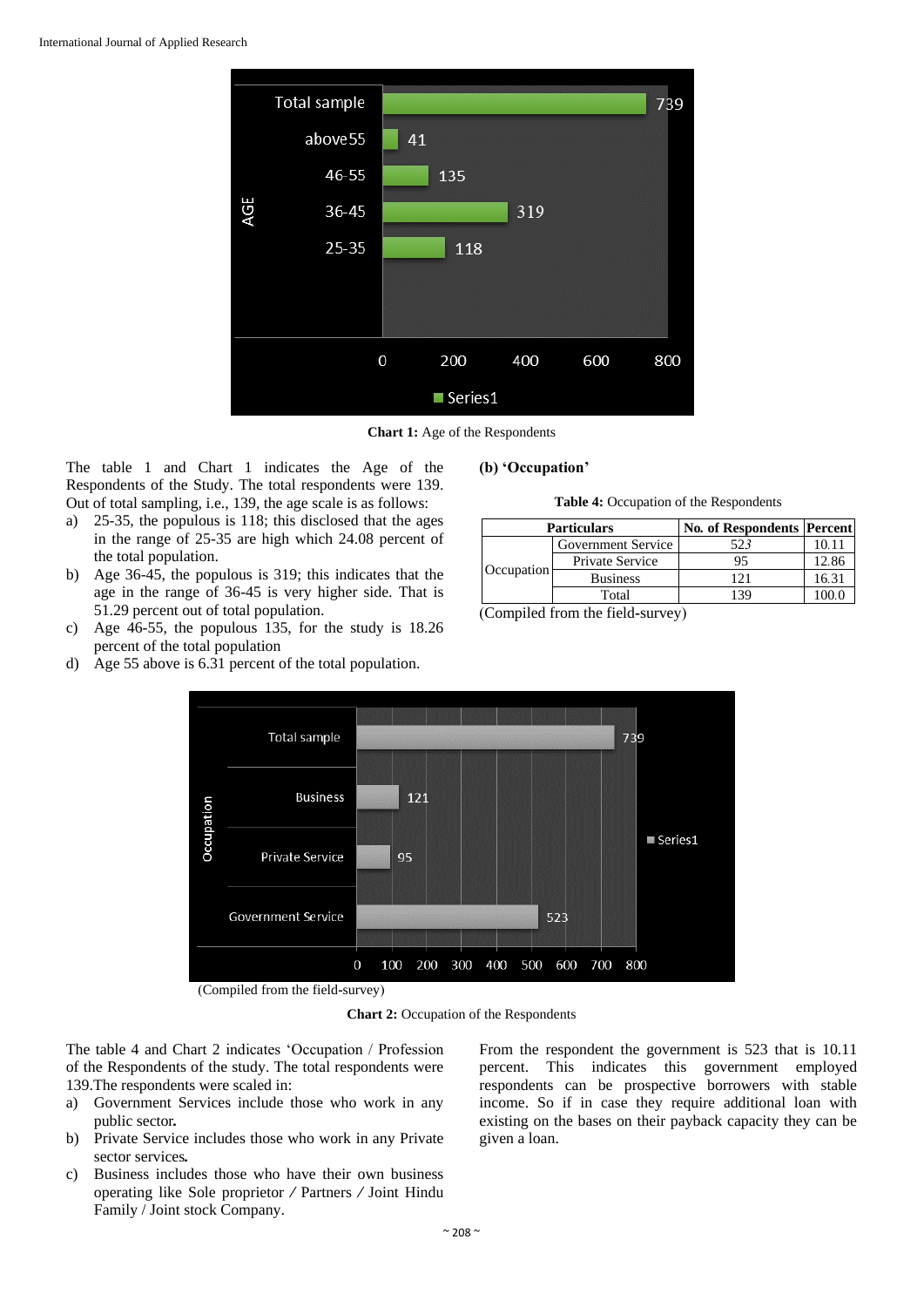## **(c)** *'***Monthly Income'**

| <b>Particulars</b>    |                   | <b>No. of Respondents</b> | Percent |
|-----------------------|-------------------|---------------------------|---------|
|                       | Less than $15000$ | 29                        | 3.92    |
|                       | 15000-25000       | 43                        | 5.82    |
|                       | 26000-30000       | 121                       | 11.19   |
|                       | 31000-50000       | 158                       | 21.39   |
| <b>Monthly Income</b> | 51000-15000       | 149                       | 20.16   |
|                       | 16000-above       | 228                       | 30.85   |
|                       | Total             | 134                       | 99.30   |
|                       | Missing System    |                           | .10     |
|                       | Total             | 139                       | 100.0   |

**Table 5:** Monthly Income of the Respondents

(Compiled from the field-survey) \*missing system figure has not been presented in the chart. 1.6 (d) below.



**Chart 3:** Monthly Income of the Respondents

The table 5 and Chart 3 indicates 'Monthly Income' of the Respondents of the study. The total respondents were 139. The respondents were scaled in:

- a) Less than 15000- includes those respondents whose monthly income is less than 15000
- b) 26000*-*30000- includes those respondents whose monthly income is between 26000*-*30000
- c) 31000*-*50000- includes those respondents whose monthly income is between 31000*-*50000
- d) 51000*-*15000-includes those respondents whose monthly income is between 51000*-*15000
- e) 16000-above includes those respondents whose monthly income is 16000 and above*.*

This is vital factors in the study, because it indicates whether which income group or all income groups requires financial need. On the bases of their payback capacity, the borrowers make a preference in the types of as well as sources of loan lender.

#### **(d) 'Education'**

|                  | <b>Particulars</b>     | <b>No. of Respondents</b> | Percent |
|------------------|------------------------|---------------------------|---------|
|                  | S. S. C-H. S. C        |                           | 12.99   |
|                  | H. S. C-Graduate       | 389                       | 52.63   |
| <b>Education</b> | Graduate-Post Graduate |                           | 12.58   |
|                  | Higher/professional    | 134                       | 18.14   |
|                  | Others                 |                           | 3.66    |
|                  | Total                  |                           | 100.0   |

#### **Table 6:** Education of the Respondents

(Compiled from the field-survey)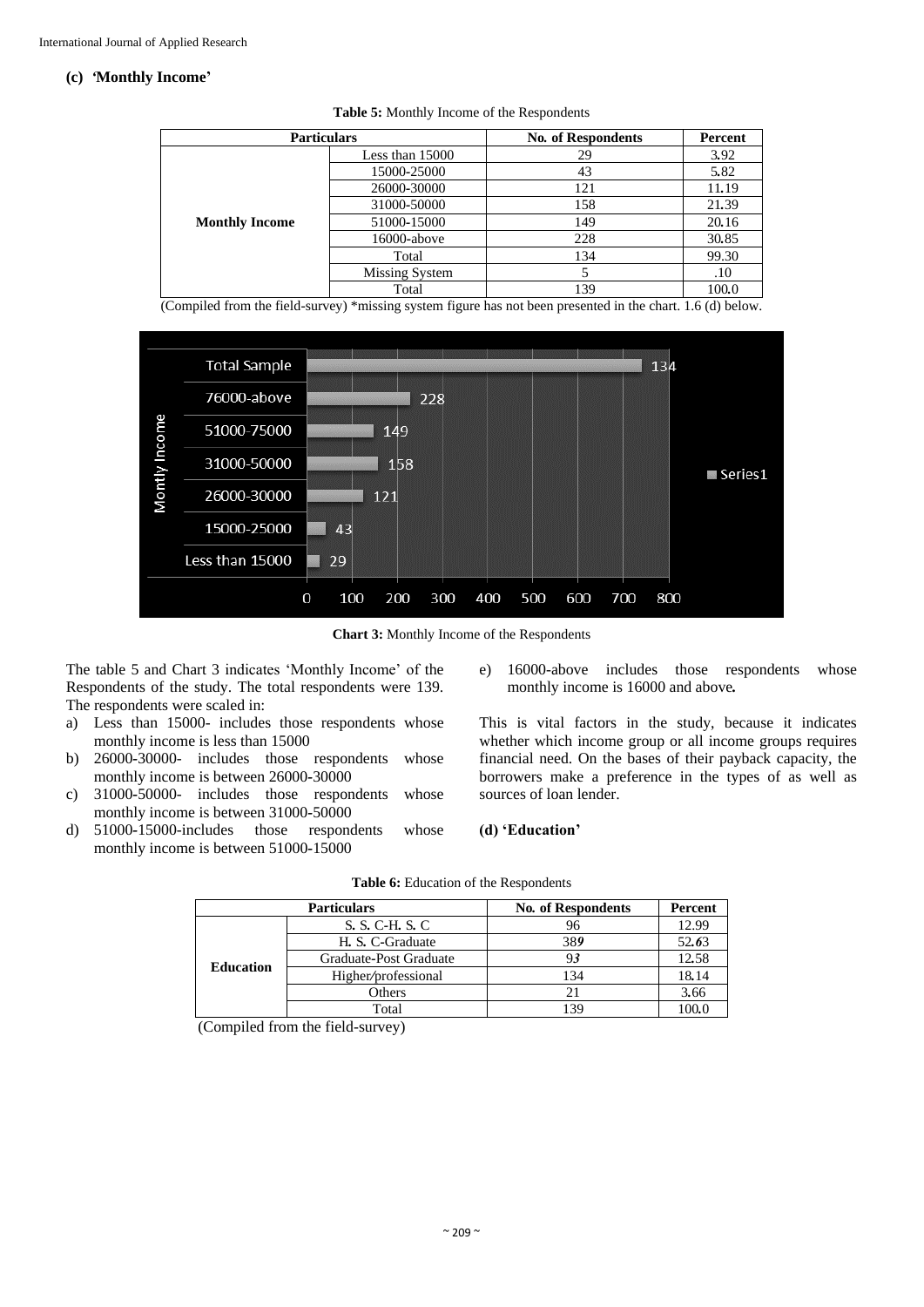

(Compiled from the field-survey)

**Chart 4:** Education of the Respondents

The table 6 and Chart 4 indicates the Education of the Respondents in the Study. The total respondents were 139. The respondents were scaled as follows:

- a) S*.*S*.*C *–* H*.*S*.*C means those who have completed S*.*S*.*C *(*Secondary School Certification*)* only or H*.*S*.*C means Higher Secondary Certification*)* only is 12.99 percent out of total respondents*.*
- b) H*.* S*.* C*-*Graduation means those who have completed HSC only or Graduation in any stream is high and 388*.*  It is the 52.63 percent of the total respondents*.*
- c) Graduate*-*Post graduate*:* means those who have graduated from any stream only or Post graduation from any stream is 93 that 12*.*58 percent of the total respondents*.*
- d) Higher*/*Professional means those who have professional degrees from the stream is 134 is 18.14 percent of the total population*.*
- e) Others include any type of qualification*.*

The purpose is to identify the weather, Education*-*factor influence Preference towards the choice of the loans*.*

It indicates that from the 139 respondents, 389 are between H*.*S*.*C to Graduation, this concludes that there is a good number of literate populous from the sampling*.* So, the decision*-*making towards the loan can be appropriate with stable income and Education.

## **Inferences**

From the above tables and charts it can infer that:

- The four parameters were scaled in their respective ranges to get the appropriate response like:
- It has been analyzed from the Chart 1 that populous AGE in the range of 36*-*45 is higher side*.* It indicates that the Loan lenders can get a good age group for placing and promoting their loan segment*.* Because loan lenders can get longer duration to collect the payment and borrowers get long period to repay the loan*.*
- It has been analyzed from chart 2 that the populous Education is among. H*.* S*.* C and Graduation, good qualified respondents*.* Loan lender*'*s needs to plan their procedures and promotions accordingly*.*
- It has been analyzed that from chart 3 that out the total respondents, the Government Service person is more*.*  Thus, loan lenders get fixed income and service group as borrowers*.* There is higher security for repayment of the loan*.*
- It has been analyzed that from chart 4 that out of total respondents, monthly income is higher side towards 16000 and above as well as monthly income between 51000*-*15000 is also the higher side of the respondents.

| Age                      | • 25-35, 36-45, 46-55, 55-above                                                                             |
|--------------------------|-------------------------------------------------------------------------------------------------------------|
| <b>Education</b>         | • S.S.C-H.S.C , H.S.C-Graduate , Graduate-Post Graduate,<br>Higher/professional, others<br>$\bullet$ [Text] |
| <b>Monthly</b><br>Income | • Less than 15000, 15000-25000, 26000-30000, 31000-<br>50000, 51000-15000, 16000-above<br>$\bullet$ [Text]  |
| <b>Occupation</b>        | • Government Service, Private Service, Business                                                             |